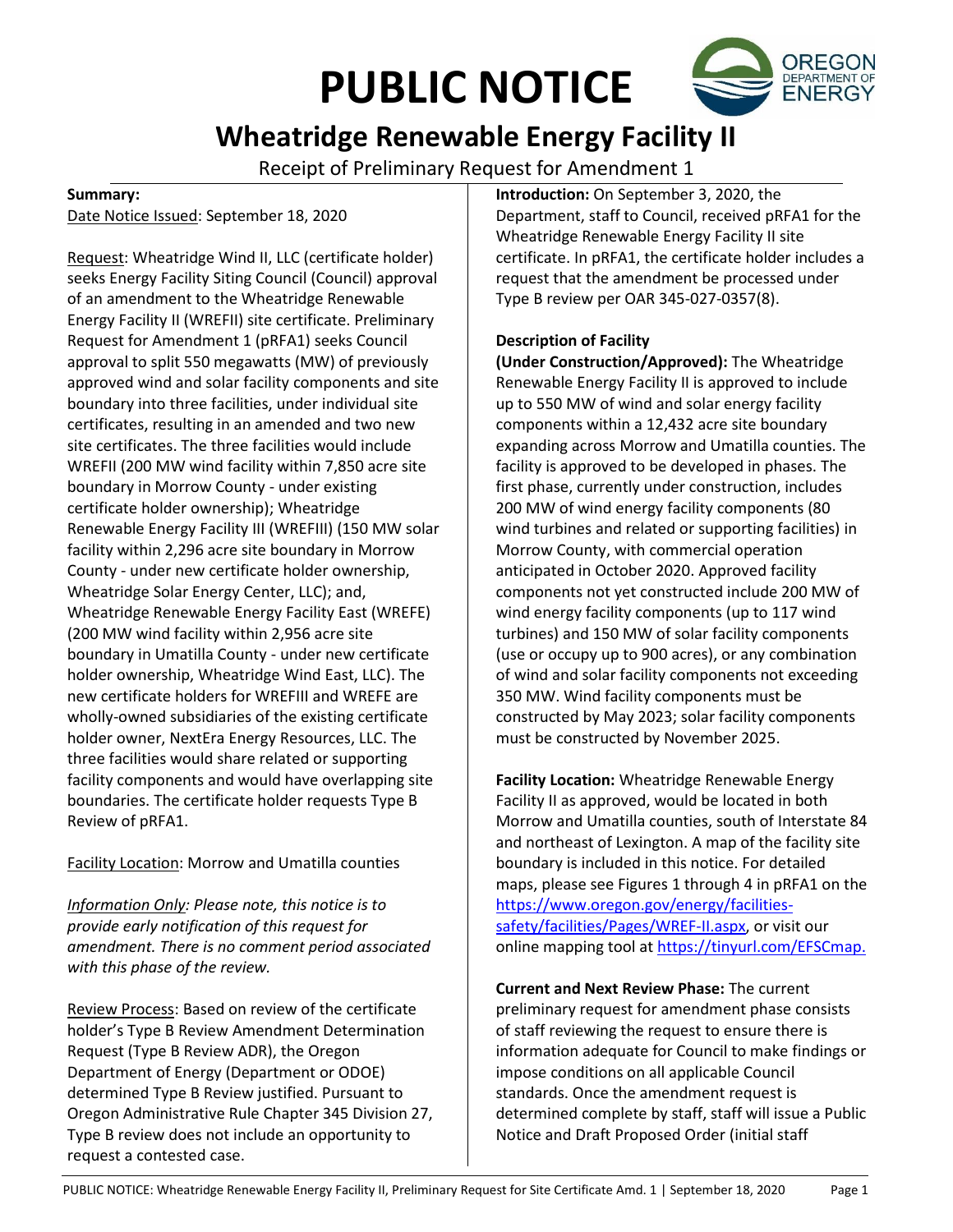recommendation), notifying members of the public of a comment period.

#### **Receipt of this Notice:**

Please note that you may be receiving this notice for multiple reasons:

- 1. You own property within or adjacent to (within 500 feet) the property on which the project is located. You will automatically receive all future notices on this facility.
- 2. You have requested to receive paper notices on the Wheatridge Wind Energy Facility or Wheatridge Renewable Energy Facility II. If you wish to be removed from this mailing lists, please contact Sarah Esterson.
- 3. You have previously signed up via GovDelivery/ClickDimensions or by contacting ODOE to receive notices related to the Wheatridge Wind Energy Facility or Wheatridge Renewable Energy Facility II or all EFSC project-related notices. You will automatically receive all future notices per your request, unless you unsubscribe via ClickDimensions or by contacting ODOE.

**More Information:** Please contact Sarah Esterson, Senior Siting Analyst, at the phone, email address or mailing address listed in this notice.

Sarah Esterson, Senior Siting Analyst Oregon Department of Energy 550 Capitol Street NE, 1<sup>st</sup> Floor Salem, OR 97301 Email: [sarah.esterson@oregon.gov](mailto:sarah.esterson@oregon.gov) Phone: 503-373-7945

More information about the facility and updates on the review process is available using any of the following options.

#### **1) Oregon Department of Energy's webpage:**

More details on Wheatridge Renewable Energy Facility II, including the certificate holder's Type B Review ADR, Department Type B Review ADR Determination and pRFA1, are available online at: [https://www.oregon.gov/energy/facilities](https://www.oregon.gov/energy/facilities-safety/facilities/Pages/WREF-II.aspx)[safety/facilities/Pages/WREF-II.aspx.](https://www.oregon.gov/energy/facilities-safety/facilities/Pages/WREF-II.aspx)

Additional resources to help you participate in the state siting process can be found at: [http://www.oregon.gov/energy/facilities](http://www.oregon.gov/energy/facilities-safety/facilities/pages/default.aspx)[safety/facilities/pages/default.aspx](http://www.oregon.gov/energy/facilities-safety/facilities/pages/default.aspx)

#### **2) Updates by email/mail:**

Subscribe to ClickDimensions, a self-managed, automated email system that sends notices and updates related to Wheatridge Renewable Energy Facility II as well as any or all other energy facilities and events under EFSC jurisdiction. For more information, please visit[: https://tinyurl.com/ODOE-](https://tinyurl.com/ODOE-EFSC)[EFSC.](https://tinyurl.com/ODOE-EFSC)

To receive notices by U.S. Mail, please contact Sarah Esterson.

**3) In hardcopy:** Hard copies of the Type B Review ADR, Department Determination and pRFA1 are available for public inspection at:

> Oregon Department of Energy 550 Capitol Street NE Salem, OR 97301

Please contact Sarah Esterson if you wish to arrange a time to review a hard copy of pRFA1. Hard copies will be provided at reasonable cost upon request to the Department.

#### **Accessibility information:**

The Oregon Department of Energy is committed to accommodating people with disabilities. If you require any special physical or language accommodations, or need information in an alternate format, please contact Michiko Mata at 503-378-3895, toll-free in Oregon at 800-221-8035, or email to [michiko.mata@oregon.gov.](mailto:michiko.mata@oregon.gov)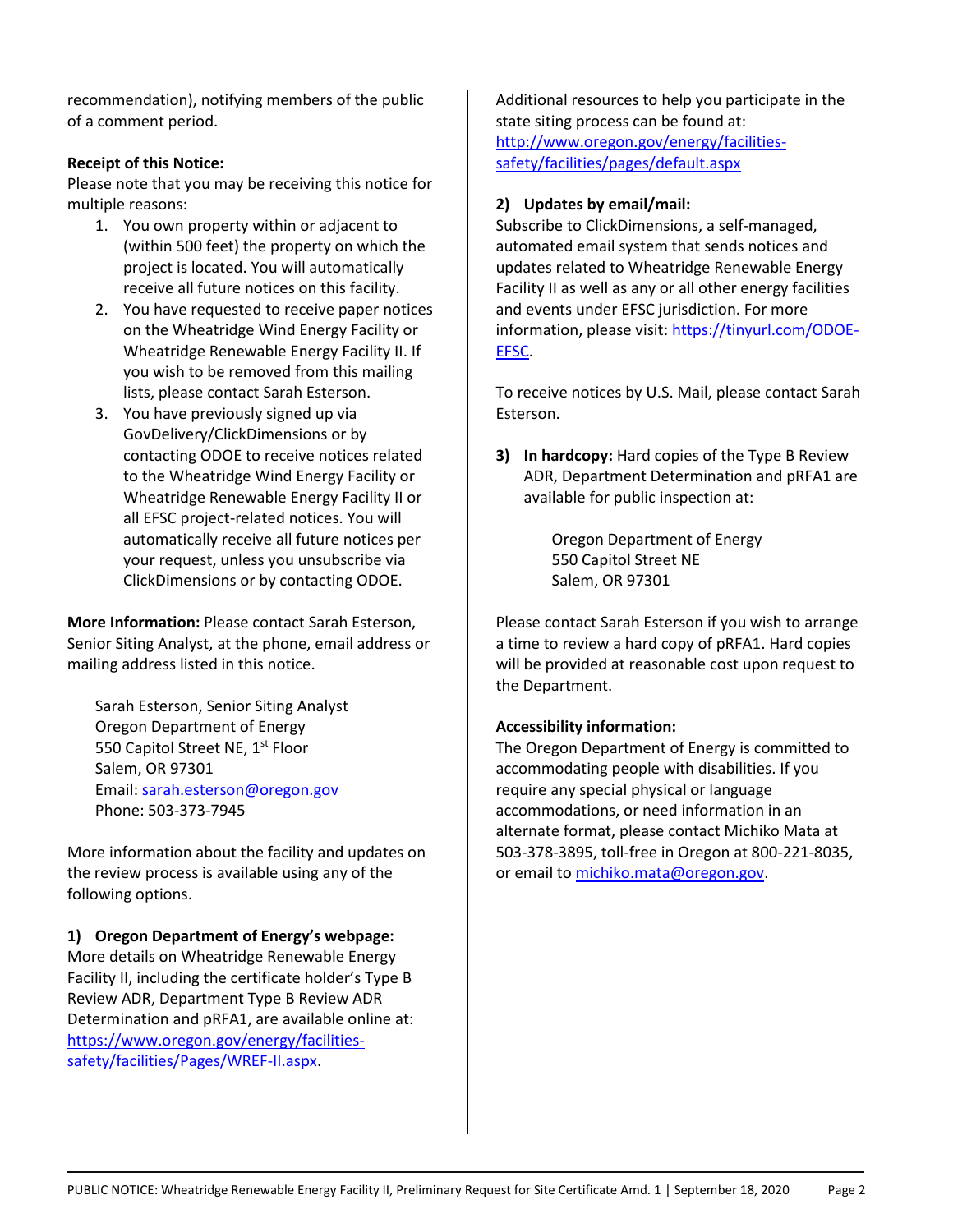#### **Figure 1: Proposed WREFII Site Boundary**

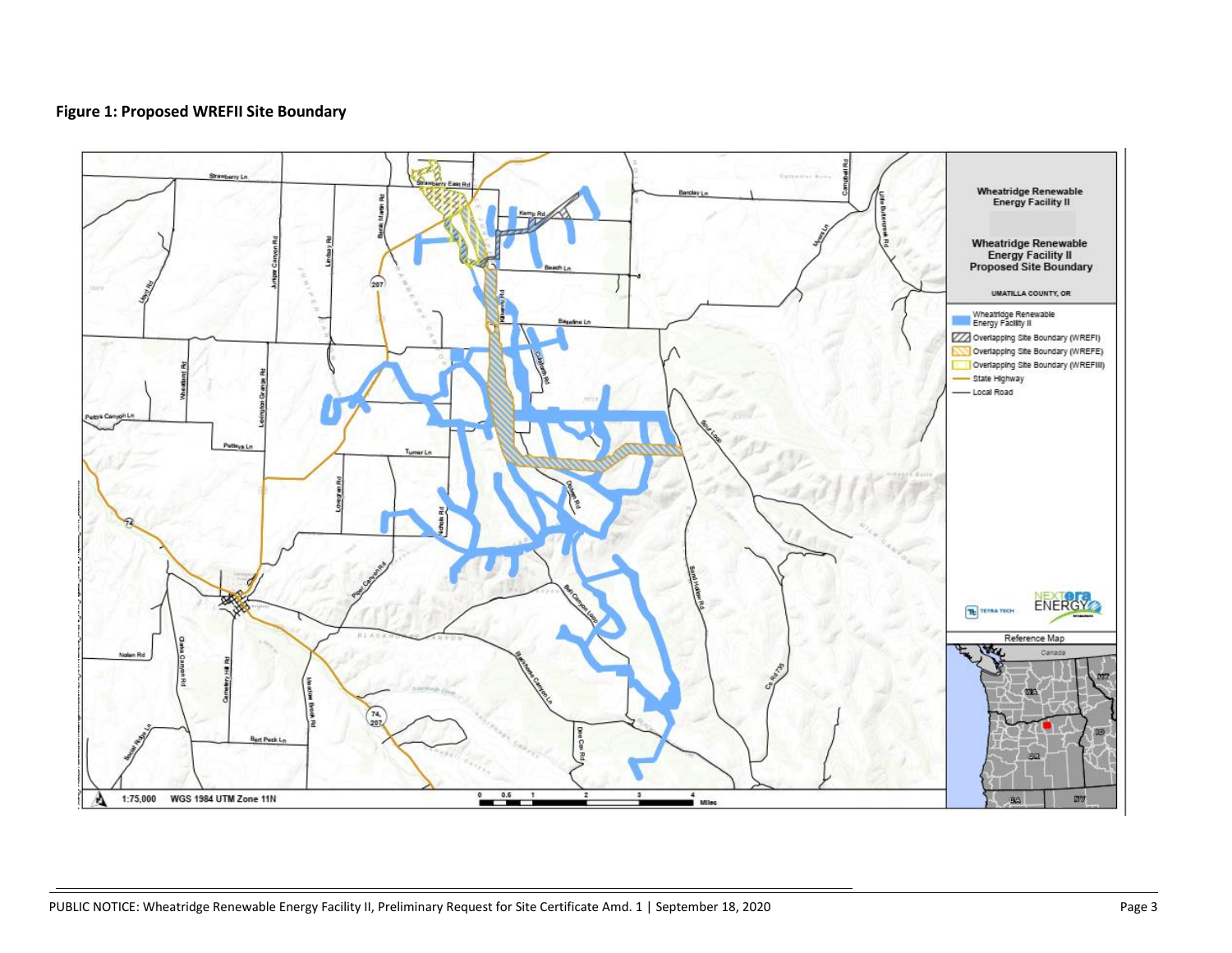#### **Figure 2: Proposed WREFIII Site Boundary**